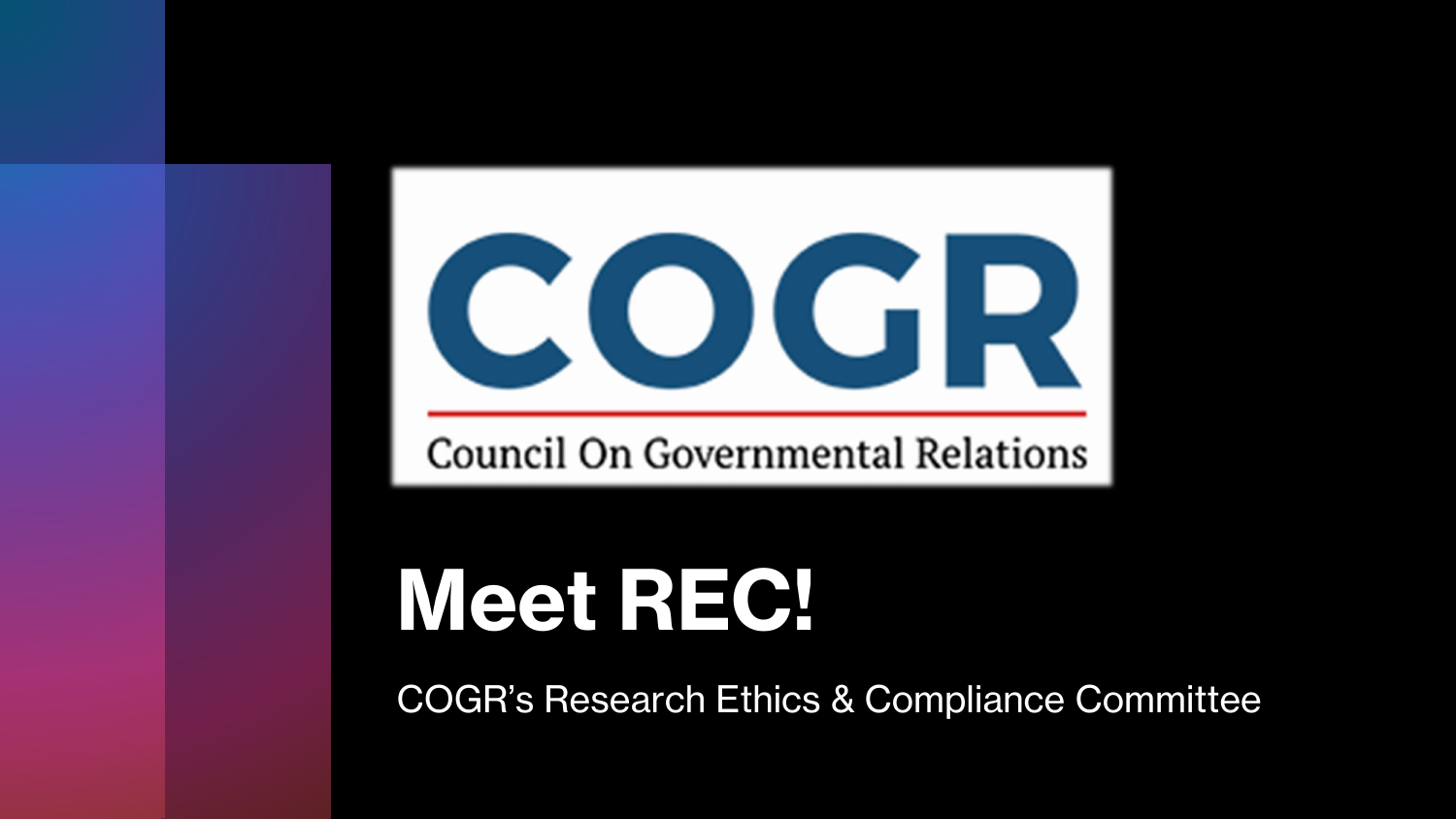### **REC Members**

- **Naomi Schrag, (Chair), Columbia University**
- **Lynette Arias, University of Washington**
- **Theresa Colecchia, Johns Hopkins University**
- **Keri Godin, Brown University\***
- **Grace Fisher-Adams, California Institute of Technology\***
- **Karen Hartman, Mayo Clinic\***
- **J.R. Haywood, Michigan State University\***
- **Mary Mitchell, Mass General Brigham\***
- **Deborah Motton, University of California**
- **Brian Smith, University of California, San Francisco\***
- **Geeta Swamy, Duke University\***
- **Ara Tahmassian, Harvard University\***
- **Debra Thurley, Pennsylvania State University\***
- **Kristin West (COGR Staff)**
- **\* = At-large member**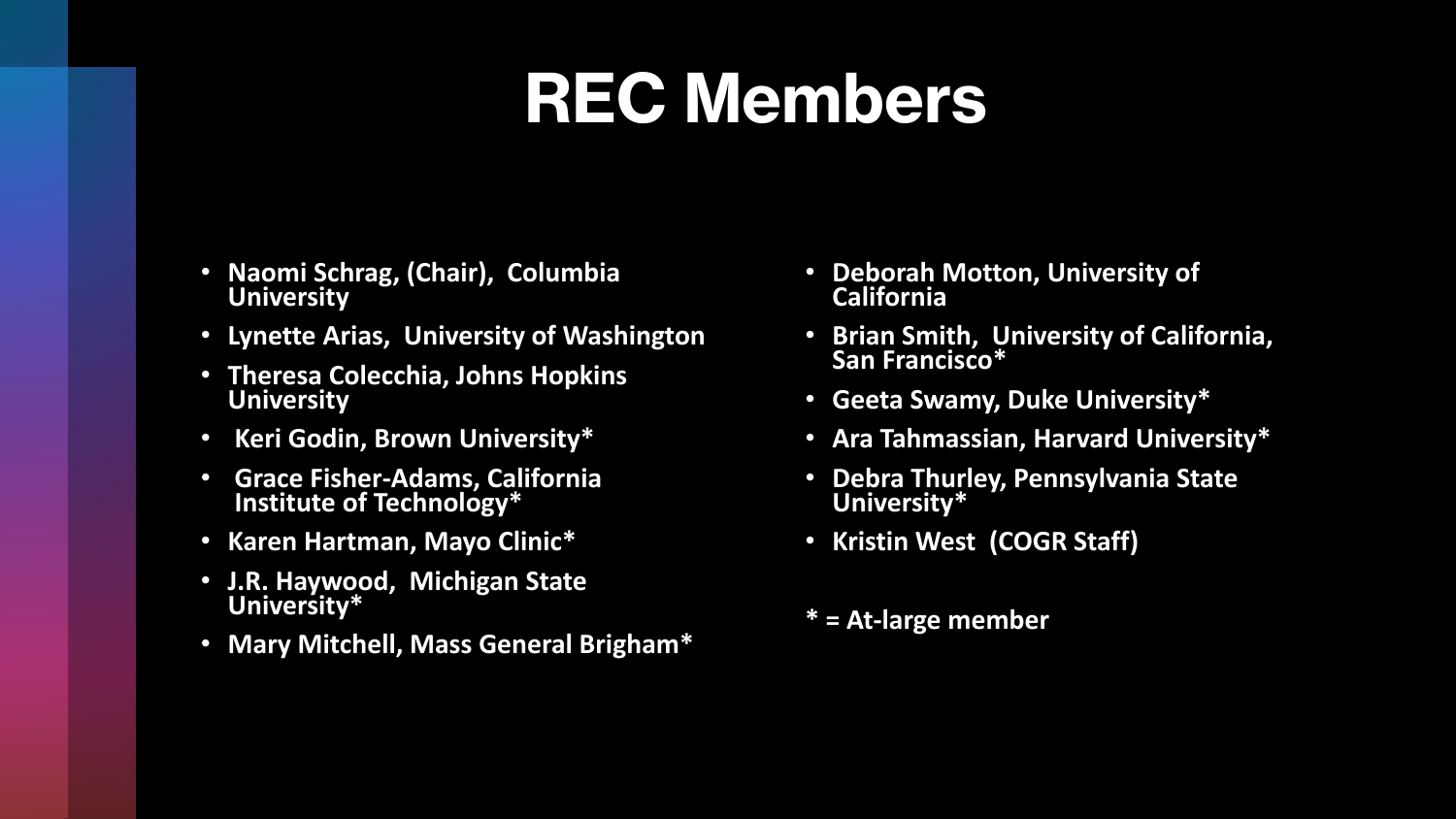#### **REC's Topic "Portfolio"**

**(Topics are not static and can change/be added based on the regulatory landscape)** 

- Conflict of Interest
- Conflict of Commitment
- Responsible Conduct of Research
- Research Integrity & Research **Misconduct**
- Intersection of research security with any of the foregoing topics, e.g., NSPM-33
- Privacy regulations that impact research
- Human Subjects Research
- Animal Subjects Research
- Lab/biosafety requirements
- Clinical Trials regulated by FDA
- Research using cannabis or controlled substances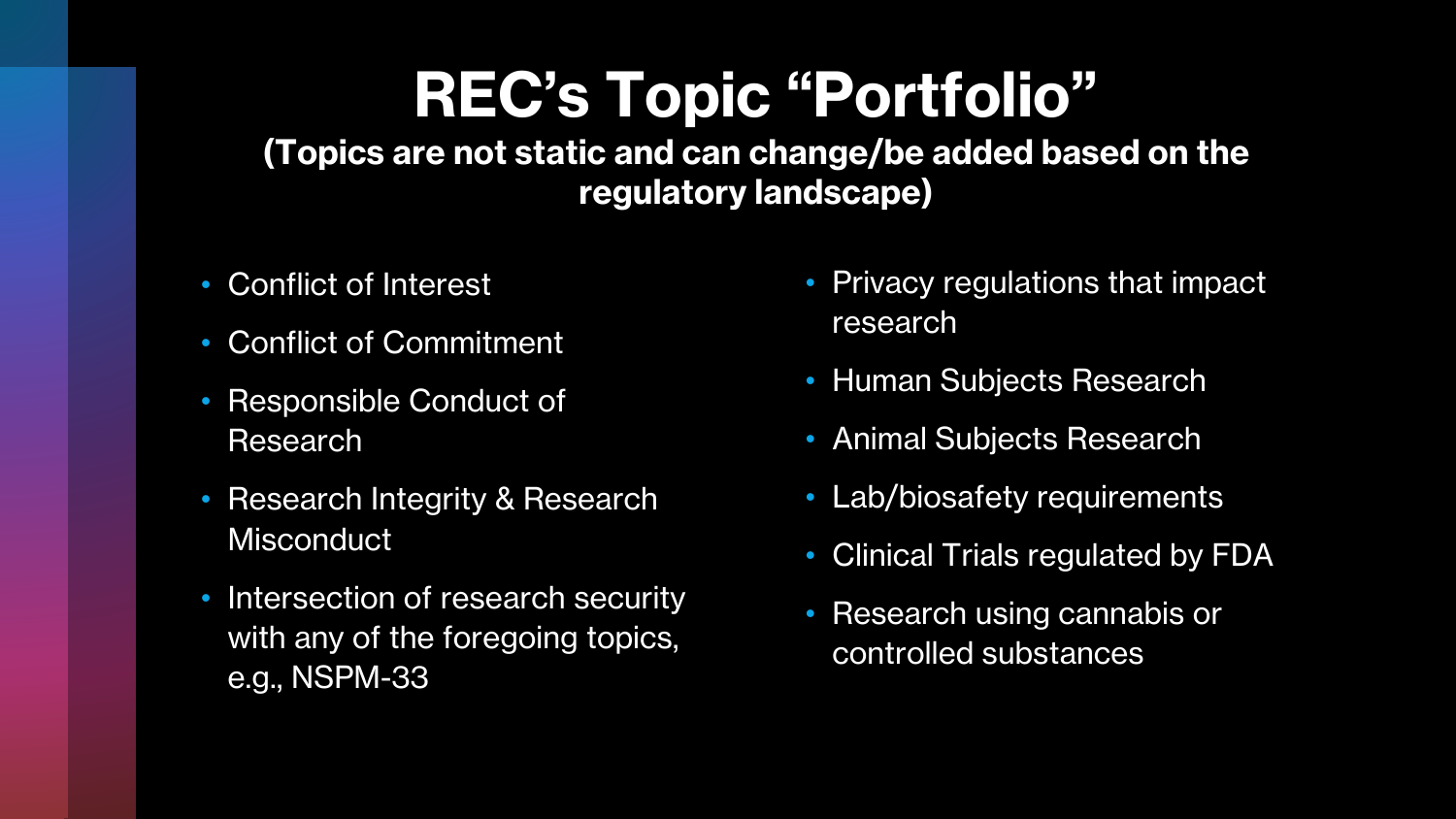#### **Committee Logistics**

- Meetings every second and last Tuesday of each month
- Meeting agendas may include updates, polls, development of responses to RFIs or NPRMs, guest speakers
- Updates provided to all COGR membership via regular update reports
- Working groups involving committee members and non-committee members experts from COGR member institutions
- Cross-committee projects